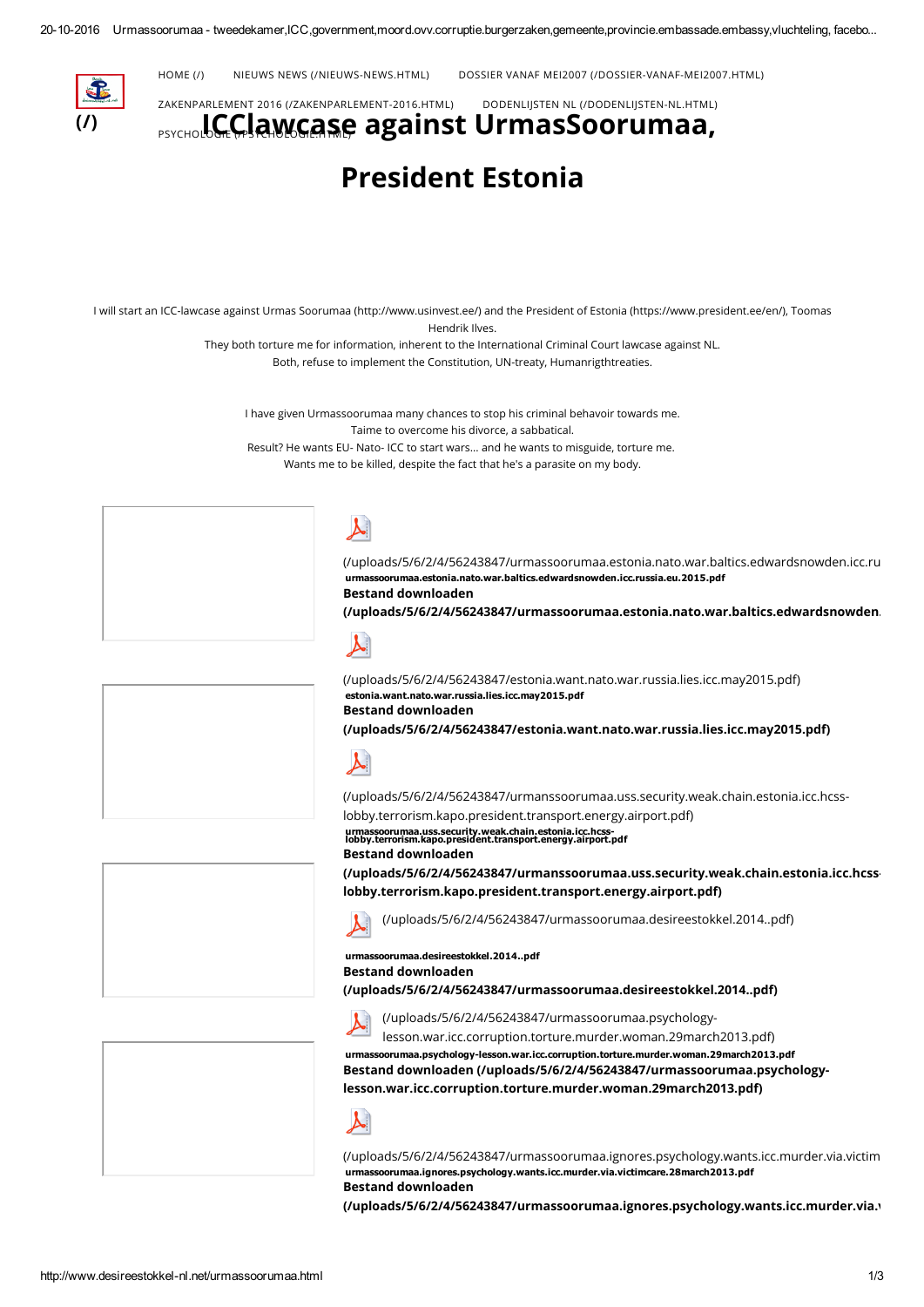

(/uploads/5/6/2/4/56243847/urmassoourmaa.wants.corrupt.courtsystems.estonia.icc.lobby.s ZAKENPARLEMENT 2016 (/ZAKENPARL<del>EMASSOJAMAS.WANS</del>.corrupt.com/<del>ENystens.eston(ARCA5bby!SJ&IMY).24ma/ch</del>2013.pdf [HOME](http://www.desireestokkel-nl.net/) (/) NIEUWS NEWS [\(/NIEUWS-NEWS.HTML\)](http://www.desireestokkel-nl.net/nieuws-news.html) DOSSIER VANAF MEI2007 [\(/DOSSIER-VANAF-MEI2007.HTML\)](http://www.desireestokkel-nl.net/dossier-vanaf-mei2007.html)

#### Bestand downloaden

 $\vec{a}$ uploads/5/6/2/4/56243847/urmassoourmaa.wants.corrupt.courtsystems.estonia.icc.lo PSYCHOLOGIE (/PSYCHOLOGIE.HTM



(/uploads/5/6/2/4/56243847/urmassoorumaa.can.stop.icc.security.corruption.war.with.mone urmassoorumaa.can.stop.icc.security.corruption.war.with.money.for.24march2013.pdf Bestand downloaden

[\(/uploads/5/6/2/4/56243847/urmassoorumaa.can.stop.icc.security.corruption.war.with.](http://www.desireestokkel-nl.net/uploads/5/6/2/4/56243847/urmassoorumaa.can.stop.icc.security.corruption.war.with.money.for.desireestokkel.24march2013.pdf)



[\(/uploads/5/6/2/4/56243847/urmassoorumaa.refuses.to.workwith.love.for.peace.want.icc.cor](http://www.desireestokkel-nl.net/uploads/5/6/2/4/56243847/urmassoorumaa.refuses.to.workwith.love.for.peace.want.icc.corruption.baltics.24march2013.pdf) urmassoorumaa.refuses.to.workwith.love.for.peace.want.icc.baltics.24march2013.pdf

## Bestand downloaden

[\(/uploads/5/6/2/4/56243847/urmassoorumaa.refuses.to.workwith.love.for.peace.want.i](http://www.desireestokkel-nl.net/uploads/5/6/2/4/56243847/urmassoorumaa.refuses.to.workwith.love.for.peace.want.icc.corruption.baltics.24march2013.pdf)



[\(/uploads/5/6/2/4/56243847/urmassoorumaa.has.to.make.choice.between.love.peace.war.eu](http://www.desireestokkel-nl.net/uploads/5/6/2/4/56243847/urmassoorumaa.has.to.make.choice.between.love.peace.war.eu.icc.corruption.22march2013.pdf) urmassoorumaa.has.to.make.choice.between.love.peace.war.eu.icc.22march2013.pdf

# Bestand downloaden

[\(/uploads/5/6/2/4/56243847/urmassoorumaa.has.to.make.choice.between.love.peace.w](http://www.desireestokkel-nl.net/uploads/5/6/2/4/56243847/urmassoorumaa.has.to.make.choice.between.love.peace.war.eu.icc.corruption.22march2013.pdf)



(/uploads/5/6/2/4/56243847/urmassoorumaa.needs.mirrir.because.he.wants.to.be.dictator.n urmassoorumaa.needs.mirror.because.he.wants.massmurder.icc.22march2013.pdf Bestand downloaden

[\(/uploads/5/6/2/4/56243847/urmassoorumaa.needs.mirrir.because.he.wants.to.be.dicta](http://www.desireestokkel-nl.net/uploads/5/6/2/4/56243847/urmassoorumaa.needs.mirrir.because.he.wants.to.be.dictator.massmurderer.icc.lobby.22march2013.pdf)



[\(/uploads/5/6/2/4/56243847/urmassoorumaa.terrorism.estonia.latvia.president.icc.2jan201.p](http://www.desireestokkel-nl.net/uploads/5/6/2/4/56243847/urmassoorumaa.terrorism.estonia.latvia.president.icc.2jan201.pdf) urmassoorumaa.terrorism.estonia.latvia.president.icc.2jan201.pdf

### Bestand downloaden

(/uploads/5/6/2/4/56243847/urmassoorumaa.terrorism.estonia.latvia.president.icc.2jar

[\(/uploads/5/6/2/4/56243847/urmassoorumaa18aug2010.pdf\)](http://www.desireestokkel-nl.net/uploads/5/6/2/4/56243847/urmassoorumaa18aug2010.pdf)

# urmassoorumaa18aug2010.pdf Bestand downloaden

[\(/uploads/5/6/2/4/56243847/urmassoorumaa18aug2010.pdf\)](http://www.desireestokkel-nl.net/uploads/5/6/2/4/56243847/urmassoorumaa18aug2010.pdf)



[\(/uploads/5/6/2/4/56243847/urmassoorumaa8sept2009.pdf\)](http://www.desireestokkel-nl.net/uploads/5/6/2/4/56243847/urmassoorumaa8sept2009.pdf)

#### urmassoorumaa8sept2009.pdf Bestand downloaden

[\(/uploads/5/6/2/4/56243847/urmassoorumaa8sept2009.pdf\)](http://www.desireestokkel-nl.net/uploads/5/6/2/4/56243847/urmassoorumaa8sept2009.pdf)



[\(/uploads/5/6/2/4/56243847/urmassoorumaicc11may2009.pdf\)](http://www.desireestokkel-nl.net/uploads/5/6/2/4/56243847/urmassoorumaicc11may2009.pdf)

#### urmassoorumaicc11may2009.pdf Bestand downloaden

[\(/uploads/5/6/2/4/56243847/urmassoorumaicc11may2009.pdf\)](http://www.desireestokkel-nl.net/uploads/5/6/2/4/56243847/urmassoorumaicc11may2009.pdf)



[\(/uploads/5/6/2/4/56243847/urmassoorumaicc11may2009.pdf\)](http://www.desireestokkel-nl.net/uploads/5/6/2/4/56243847/urmassoorumaicc11may2009.pdf)

urmassoorumaicc11may2009.pdf Bestand downloaden [\(/uploads/5/6/2/4/56243847/urmassoorumaicc11may2009.pdf\)](http://www.desireestokkel-nl.net/uploads/5/6/2/4/56243847/urmassoorumaicc11may2009.pdf)